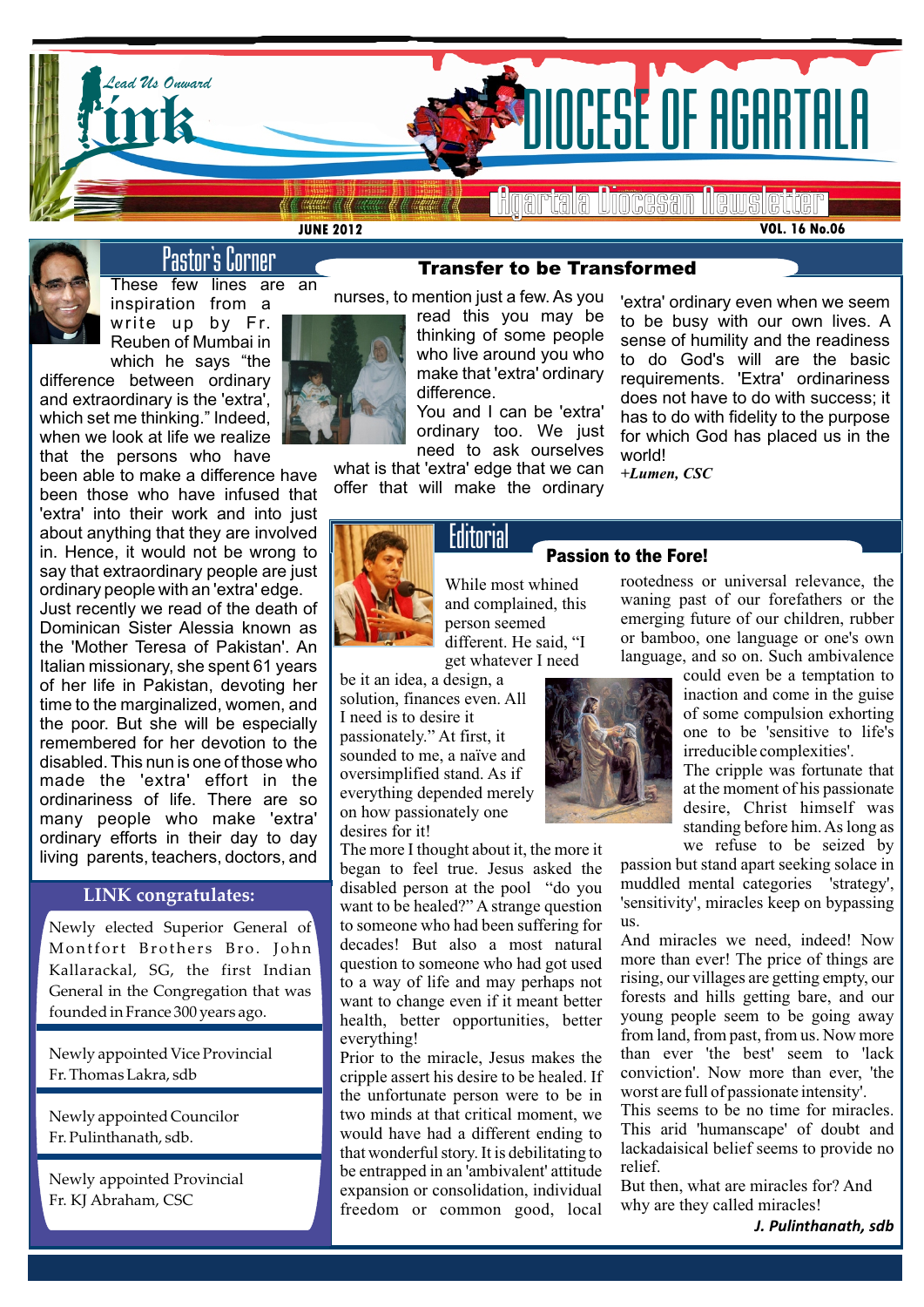#### **2**[2]

# **Depacherra Parish**

**SCC DAY**

For the first time we made it a point to



thank God for the growth of the parish on the annual SCC day from  $27-28$ <sup>th</sup> April. We began to establish SCC units in our parish 2 years back. Only this year we organized the

annual SCC day at the parish level. It was fully organized by the SCC members. On the first day we began with adoration in the evening and followed by SCC prayer. On the second day we had a seminar on SCC and Word of God. The Diocesan secretary for the SCC movement Fr. Lancy D'Souza, CSC was invited to animate the session on SCC. Then the parish priest Fr. Bosco gave a talk on the relationship between the Word of God and the family prayer. Celebration came to an end with the Eucharistic celebration. *Fr. John Bosco*

# **Khumlwng Parish**

### **FATHERS ARE PROUD OF THEIR RESPONSIBILITY**

Fathers' Day celebration was an interesting event on  $6<sup>th</sup>$  of May at St. Alphonsa Parish, Khumlwng. The celebration began with the Holy Eucharist thanking the Lord for making them

responsible for the family and praying for continuous grace and blessings. 'Parenting is no child's play therefore; St. Joseph must be the model of all the fathers' was the theme of the day. All the village chapel Presidents, Secretaries and all the dads of the Parish participated in the celebration. They were divided into 5 groups and Bible Quiz and Quiz on the Diocese were conducted. They were felicitated by mothers and the youth with befitting items. The Fathers' Day celebration ended with a fellowship meal.

### **YOUTH RETREAT**

The Charismatic Retreat was a return to the Church for the youth. Holy and exemplary life and active participation in the Church were the main theme preached by Fr. Joshy and Team  $(11<sup>th</sup> 12<sup>th</sup>$  May). There were about 50 participants from different Parishes. Youth of St. Alphonsa Parish Khumlwng organized and managed the Retreat program. Youth were energized to actively participate in the Church and lead an exemplary life.

# **CATECHISTS GET BOOST**



The Catechists' r e n e w a l program was held at Pastoral C e n t r e , Champaknagar

**Cleaning drive at Bidi Bazaar**

 $\mathbb{R}^2$ 

On 2<sup>nd</sup> March, JUST organized a cleaning drive program through our SHG members at Bidi Bazar, Jumpuijala Block. The cleaning drive program was very successful as the local people and SHG members numbering to 100 actively supported and took part in it. The MNGREGA Master helped by providing food to all the participants in the work. The village chairman too came forward with a helping hand and arranged for cold drinks and snacks. The Bazar committees has decided to keep the area clean by cleaning the market twice a week.

*Mr. Deepan Gurung* **Morality Program at Damdamia** JUST organized an Awareness Program on 'Values of good

Education' at Damdamia School on April 16. It is part of the Peace project. Mr. Sumon Roy the animator of Peace Program was the main organizer. 35 students took part in the program. He interacted with the students and shared about Peace, importance of Education and importance of moral character.

#### *Bishwajit Debbarma*  **Storm hits Naisingpara**

A massive storm accompanied by cyclone swept through Naisingpara Relief Camp on the afternoon of  $27<sup>th</sup>$ April and destroyed more than thousand houses. According to the information given by MBDPF it is estimated that 1,273 houses were partly or fully damaged and around 50 persons were injured. Those who are rendered homeless are taking from  $14<sup>th</sup>$  to  $15<sup>th</sup>$  May. The Catechist's main duty and responsibilities were reiterated by Fr. Thomas Lakra, Fr. Sunny and Bishop Lumen Monteiro. The Catechists dispersed with renewed spirit and missionary enthusiasm. *Fr. Arun Minj, SVD*

### **Kathalcherra Parish**

#### **Parish Feast**



K a thalcherra Parish celebrated its first Parish Feast on  $6<sup>th</sup>$  May 2012 with the presence of Bishop Lumen Monteiro CSC and the Parish Community. The festive

2010. Being a master piece of late Fr. occasion began with the Solemn Eucharist presided over by the Bishop and concelebrated by Frs. P. V. Joseph and Lourdhu, CSC. Members from all the *mondolis* assembled at the Parish Church for the celebration of the Parish Feast. The new Church was named after 'Jesus the Good Shepherd' in the year Mathew Ullatil the Church stands as one of the biggest structures in the Diocese of Agartala. The entire parish community has grown to 2,070 with 17 village *mondolis*. This festive occasion instilled in the parishioners a need to be 'one community'. *Fr. Valerian, CSC*

# News from the JUST

shelter in the SSA School building and Anganwadi Centre.

### *Mr. Lilmohan Reang* **Health Awareness Program at Gopal Nagar**

Two health awareness programs have been organized by JUST through Peace Project at Gopal Nagar J.B. School on  $17<sup>th</sup>$  and  $21st$ April on the topic "Drugs and Alcohol". Mr. Sumon Roy the animator of Peace took good initiative and conducted the program well. He interacted with the students and made them to understand the casualties caused by Drugs and Alcohol. There were about 77 students who participated in the program.

*Bishwajit Debbarma*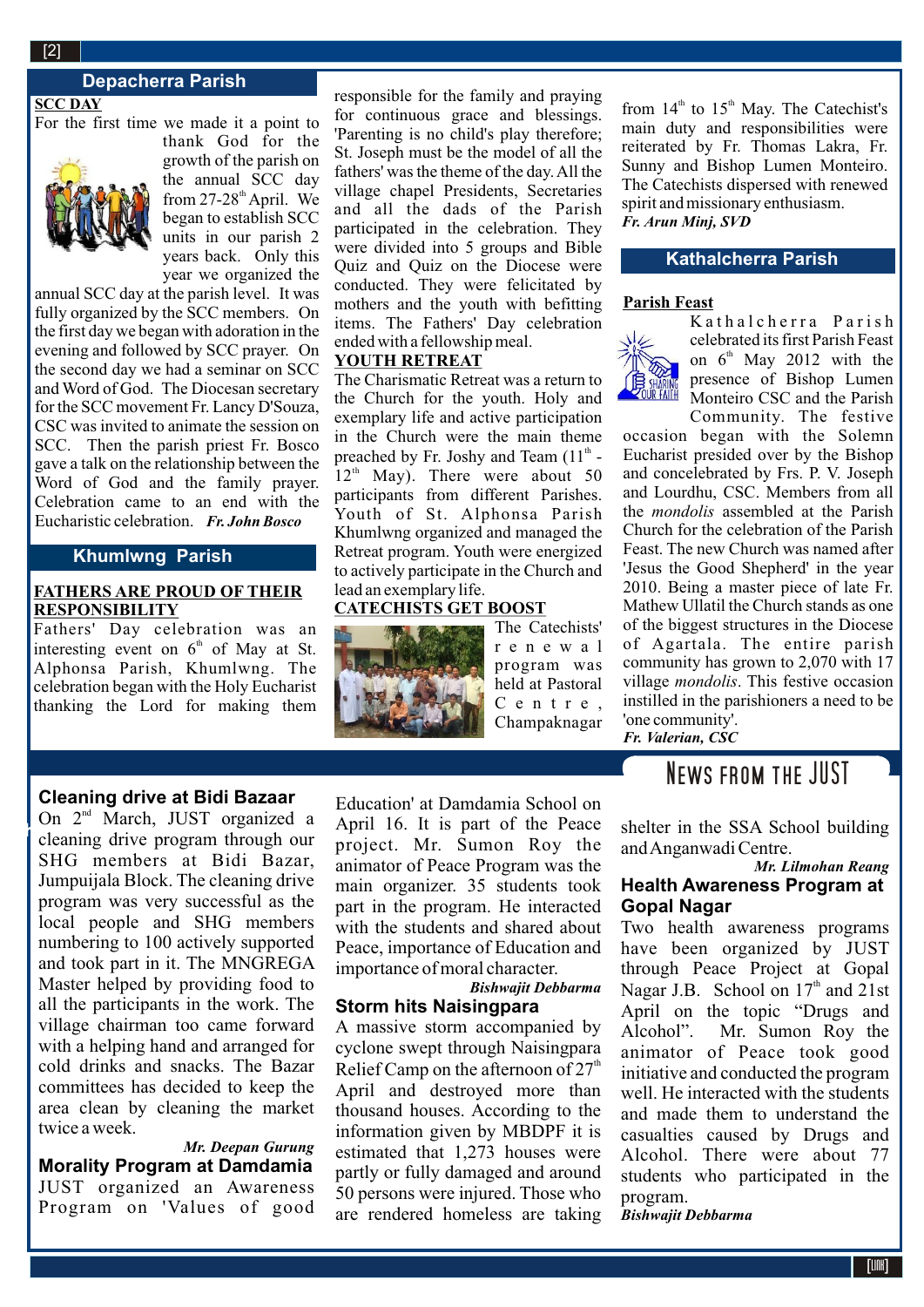#### **Retreat for married Couples**

It was a great time for the Catholic couples of the Diocese when they got a

chance to sit together as couples to reflect about their life as Catholics. Agroup of 6 people from Goa belong to the Association of

Crusaders for Christ with Mary, animated the Retreat from

 $13<sup>th</sup>$  to  $20<sup>th</sup>$  April. The group was divided into two Teams and went to different parishes simultaneously to give 2 days Retreat in each parish. Everywhere the Teams were welcomed with great joy. The participants were so happy at the opportunity to be together as husband and wife to pray. They even suggested having this program for future couples too.

#### *Fr. John Bosco, Secretary of Family Commission*

#### **First Catholic Hospital in Tripura**

The foundation for the first Catholic Hospital in Tripura was laid by Bishop Lumen Monteiro of Agartala on  $16<sup>th</sup>$ May. The St Joseph's Hospital will come up at Amtali, a suburb of Agartala, capital of Tripura and will be owned and managed by Sisters of St. Joseph of Annecy (SJA), Bhubaneswar.

"It will provide quality medical facilities in a spirit of service," said SJA Provincial, Sr. Pauline. She said the biggest challenge for the hospital will be to deliver high-quality healthcare treatment at an affordable cost. Bishop Monteiro of Agartala thanked the Sisters for their health care service in



Tripura. He said there are only a few private health care facilities in the capital city that are struggling to deliver quality health care.

The hospital will begin services after one of its floors gets ready by next year. The entire project will be completed within four years.

A good number of priests and religious attended the function, said Holy Spirit Sister Janet Tellis. According to her, the entire Tripura has only three main hospitals to cater to its 3.67 million people.

*Fr. Paul Pudussery, CSC*

# News from the Diocese

**Holy Cross Provincial Chapter at Agartala** 



The members of the Province of Northeast India gathered together at Moreau Community House, Agartala, India for the Fourth Provincial Chapter from May 17th to 23rd 2012. 53 Capitulants, 2 members from the General administration and 5 observers from all sectors of Holy Cross in Asia and 2 Holy Cross Bishops attended the Chapter. Fr. Dr. M.C. Abraham, CSC, was the Chapter moderator. All sectors of Holy Cross in Asia were represented at the Chapter as observers. The Chapter elected Fr. Abraham Kochupurackal, CSC as the new Provincial Superior for a six year term. He was serving as the pastor of St. Andre Parish, Bodhjungnagar before his election. Fr. Abraham has been educated at Gregorian University, Rome and has a Licentiate in Depth Psychology and religious vocation. He served a six year term as the Novice Director of the Congregation of Holy Cross in India. *Courtesy CSC Net*

# LINK Mail Box

Thank you very much for the LINK which keeps us connected and informed. The articles and news are interesting. Thanks to the editor and all the contributors. Congratulations for leading the Diocese for 16 long years. May God and his blessed Mother continue to inspire and lead you. *Sr. Philo, MSMHC, Guwahati*

I just read my most recent copy of LINK and as always, I was delighted to read of the wonderful ministry of the gospel that occurs within your Diocese. I look forward to each edition as it brings back wonderful memories of my visits to Agartala. May God continue to bless you and your sisters and brothers as you preach and live the gospel. *Tom O'Hara, CSC, USA*

Thank you once again for 'Link.' I find it

very enriching. I pray that God's wisdom and grace will help to make all your dreams come true. *Sr. M Fay A.C., Kolkata*

Thank you for posting 'LINK' every month on its first day without fail. Though I don't regularly express my gratitude and show how appreciative I am of you and your selfless work in Tripura, I am grateful to you for it. I do enjoy reading 'LINK' and refreshing my memory. *Fr. Albano, Goa*

Thanks for the Link. *Fr. Vincent Furtado, ofm Cap., Bangalore*

Thank you for LINK. Luminous as ever! *+P.K. George, SDB, Miao*

Thanks for May Link. You make it very interesting, colourful and in brief, that is what modern communication skills are and you have it. Congrats. Looking forward to be part of the Link with the entry of Pilar Fathers in Agartala.

#### *Fr. Tony sfx, Kolkata*

Thanks for sending the Link to us on the first day of every month for the last many years. I do like your short reflections which are ever inspiring. The Editor seems to enjoy certain amount of freedom of expression as the editorials have been clear-cut and relevant based on factual knowledge. Thanks! *Rui Pereira, csc, Goa*

Congratulations as you prepare to celebrate the anniversary of the Diocese and your becoming the Ordinary. Not only has God blessed you, but the whole Diocese through your generous ministry to the people of Agartala. *Tony Krisak, USA*